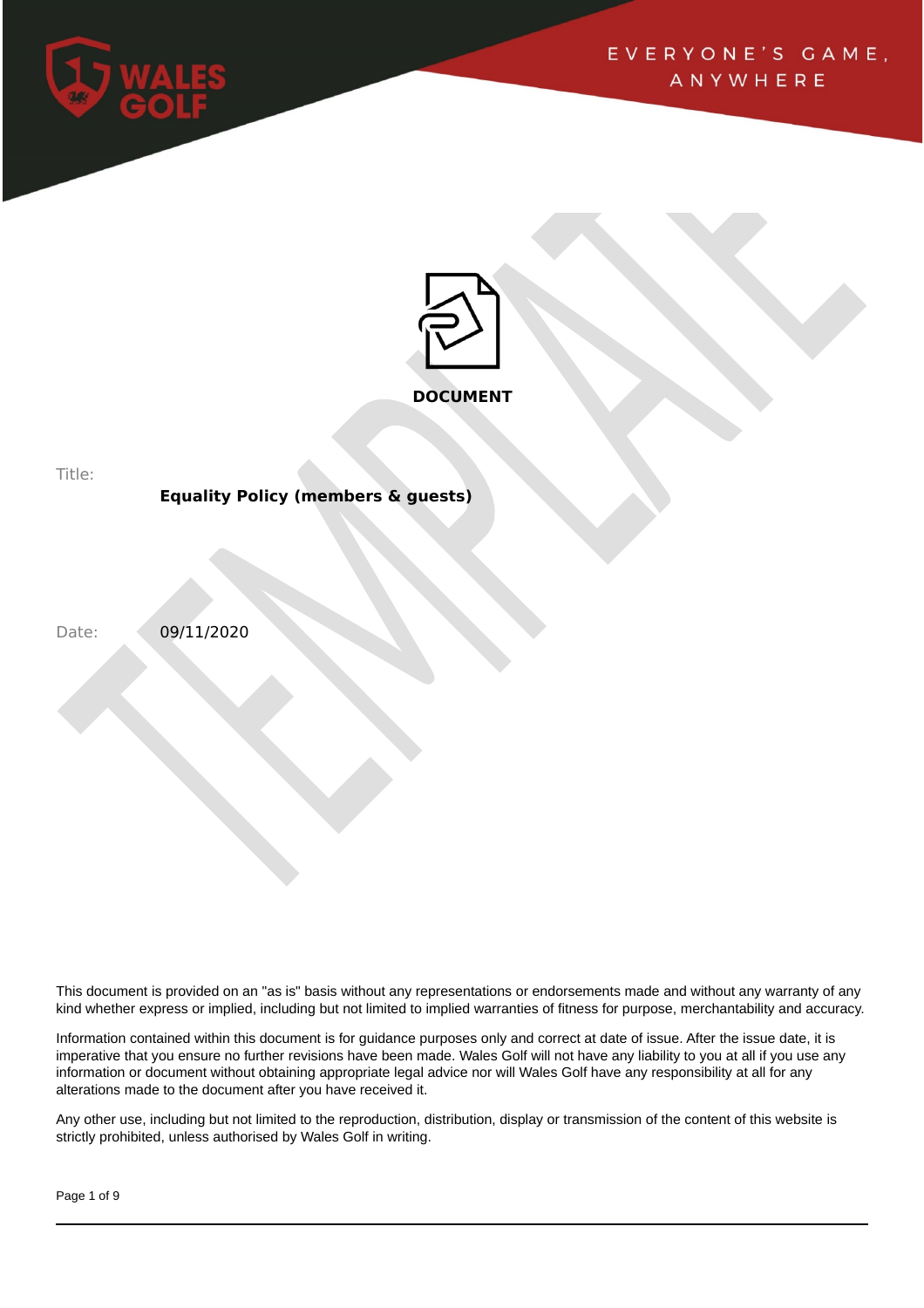# **Equality Policy**

This policy is a members and guests Equality Policy.

This policy can be completed to suit the Club's needs. Please insert details, amend, delete or accept the bold type in square brackets to complete the draft.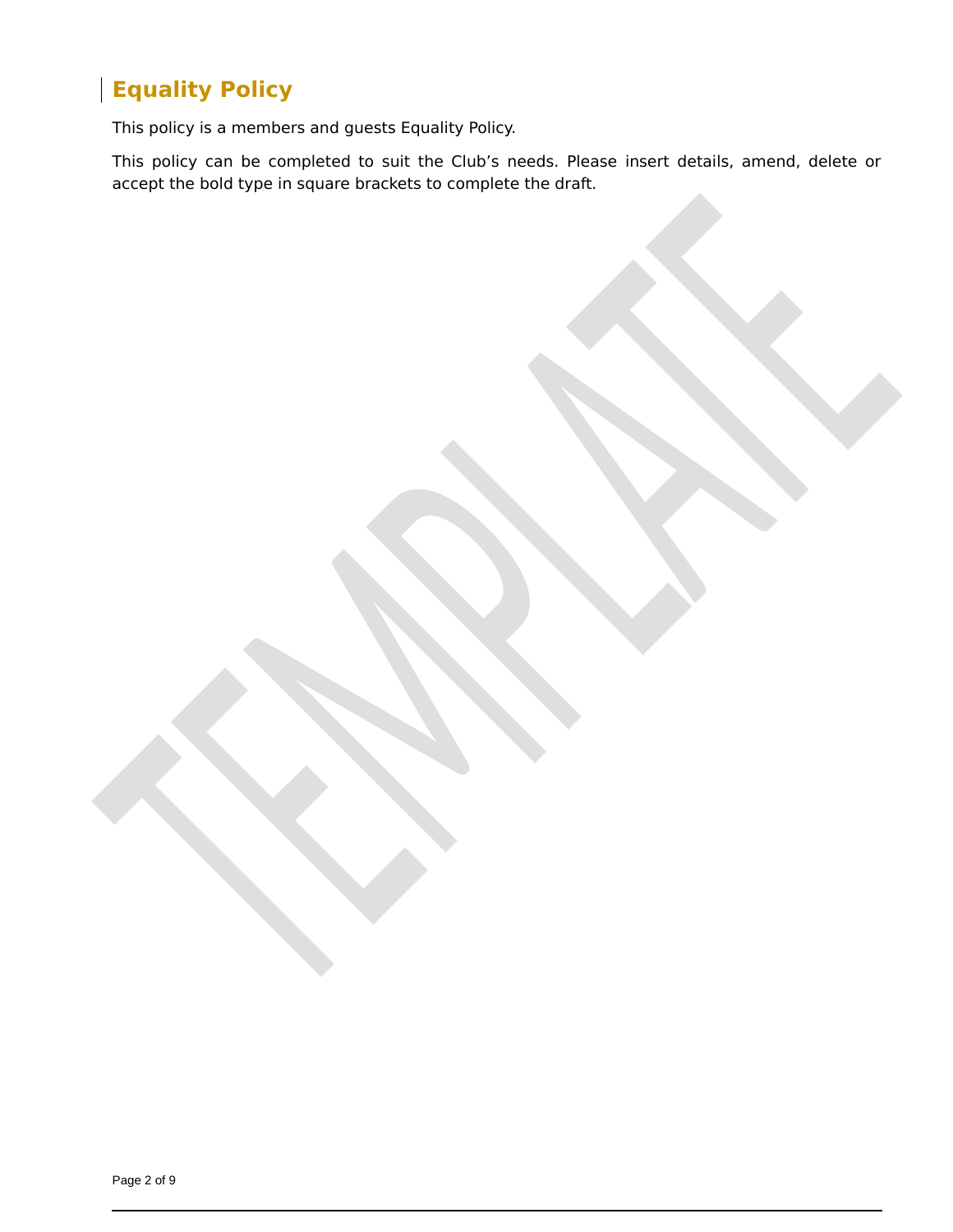# **Equality Policy**

## **1. Statement**

- 1.1. The **Mond Valley** Golf Club Ltd ("the Club") **[**and such other companies and/or subsidiaries that are subject to the legal authority of the **management committee** of the parent company, in compliance with the Equality Act 2010 and all other legal obligations, are committed to promoting equal opportunities and are resolute in their determination to pursue respective equality of status to all, including members, associate members, visitors, guests, volunteers, staff members and potential staff members, officers, consultants, agents and service providers.
- 1.2. We will endeavour to ensure that every person, including as identified above, regardless of age, disability, gender, gender reassignment, marriage and civil partnership, race, religion or belief, sex or sexual orientation, or pregnancy and maternity (protected characteristics) has a genuine opportunity to participate to their full potential at all levels and in all roles within the Club.

## **2. Equality Policy**

- 2.1. In accordance with the Equality Statement agreed by the Club, the **management committee** of the Club has produced this Equality Policy. This policy shall be subject to regular review, and at least annually and shall remain effective during this period. This policy is non-contractual and does not create any contractual obligations and we may amend it at any time. Recommendations for change should be reported to the **management committee.**
- 2.2. A copy of this policy is available to all staff members and potential staff members, volunteers, officers, consultants, agents and service providers, together with its members, visitors, guests and associate members. Its content will be covered in all induction programmes carried out or organised by the Club for all such persons. All staff, agents and service providers will receive appropriate training.
- 2.3. The policy may also be available on the Club website.
- 2.4. We will not place any job applicant at a disadvantage by requirements or conditions which are not necessary to the performance of the job or which discriminate.
- 2.5. All members, associate members, visitors, guests, volunteers, staff members, officers, consultants, agents and service providers have responsibilities to respect, act in accordance with and thereby support and promote the spirit and intentions of this policy.

#### **3. Membership**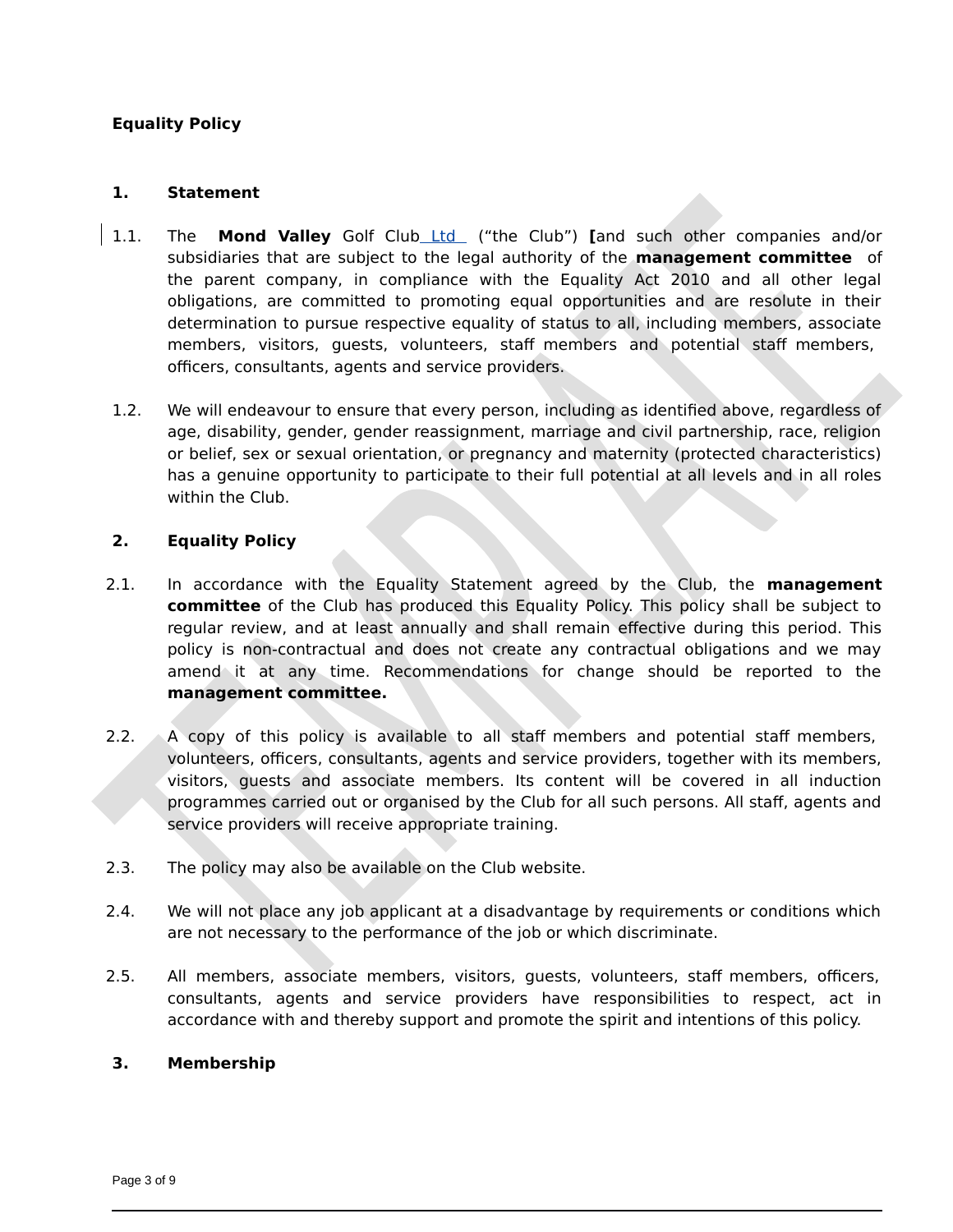- 3.1. The Club will ensure that each application for membership will be determined in accordance with the Club's Statement on Equal Opportunities.
- 3.2. All subscriptions fees will be equal for all categories save where the Club has decided the need for positive action measures and has agreed to offer financial incentives to:
	- 3.2.1. **[**alleviate disadvantage experienced by people who share a protected characteristic as identified above;**]**
	- 3.2.2. [junior members for the duration of the specified membership status;]
	- 3.2.3. [encourage increased levels of membership to a pre-determined number within specific categories, which may include, for example, certain age groups or other selected under-represented groups.]
- 3.3. Such incentives shall only apply for the agreed duration of the specific recruitment drive initiative or until the requisite number of vacancies has been filled or, in the case of juniors, until such time as the member no longer qualifies under the age requirements of the junior section.
- 3.4. Applications for membership will be determined by the **management committee** of the Club and will comply with the requirements of the Equality Act 2010 or any legal obligations. Applicants who are considered to be suitable for membership will be allocated membership on a first come, first served basis save that the **management committee** or management of the Club may in their absolute discretion, but only where the number of members in an under-represented group has fallen below the agreed minimum and solely to protect against the erosion of that group of members, admit in preference to a member of another group an applicant who has a protected characteristic of the under-represented group.

#### **4. Membership Rights**

- 4.1. All material prepared, produced and distributed by, or on behalf of the Club will endeavour to promote a clear image of diversity within the Club.
- 4.2. Clear guidance and communication will be given to all members or individuals either governing or working for the Club on its commitment to equality and fairness through the appropriate mediums.
- 4.3. All participants at the Club, in whatever capacity shall receive fair and equitable treatment in all aspects of their membership.
- 4.4. All members will have equal access to all joint function rooms and bars at all times save where acceptable similar facilities have been provided to allow single sex occupation at certain agreed times.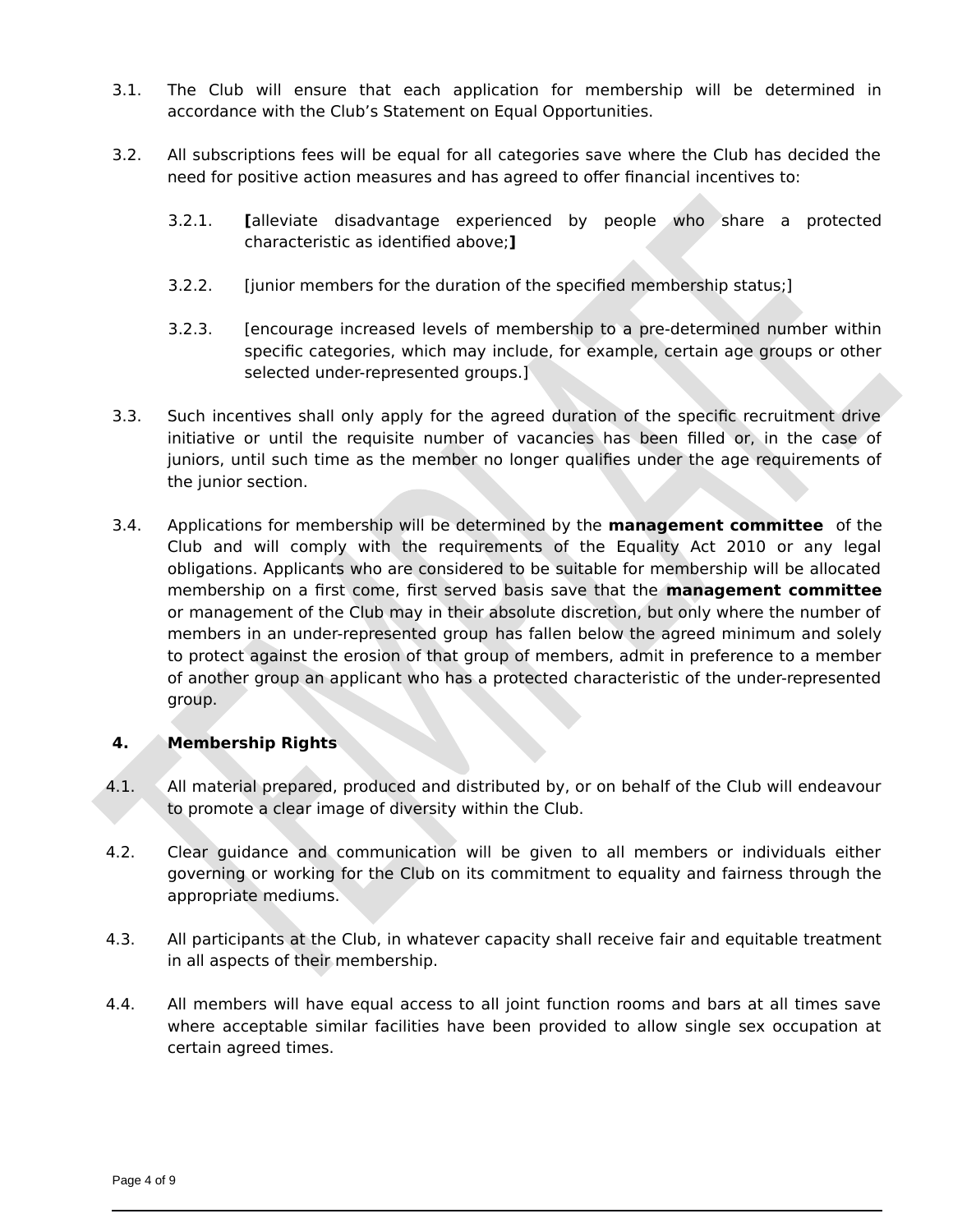- 4.5. Members who wish to transfer their category of membership shall have their request considered by the **management committee** who will make their decision based on availability.
- 4.6. All bye-laws introduced by the Club shall reflect fair and equitable treatment in respect of the Club's practices policies and procedures they are designed to address.

## **5. Officers of the Club**

#### **Responsibilities**

- 5.1. The **management committee** is responsible for ensuring that the Club operates in accordance with the Memorandum of Association, the Constitution and the Rules and Bye Laws as written and updated from time to time and in conformity with the Equality Act 2010 or any legal obligations.
- 5.2. The **management committee OR board of directors** shall be elected in accordance with the Club's fair and equal procedures as identified in the Constitution of the Club.
- 5.3. Any member who meets the criteria for election to the **committee OR board**, shall be encouraged to allow themselves to be nominated.

## **Captain / President**

- 5.4. In accordance with the Constitution there shall be a **Captain** who shall be selected in accordance with the procedure as identified in the Constitution. [**NOTE: The Constitution may provide for the Club Captains of both gendered sections of the Club to share this role**]
- 5.5. The **Captain** shall remain in office for a period of one year during which time they will officiate at those other functions where attendance and/or responsibility has not been previously agreed to be within the scope of the office of either of the two section captains.
- 5.6. The **Club President/Captain** may delegate responsibility to either or both of the section captains at their discretion.
- 5.7. In the event that the President/Captain is unable to fulfil their duties at a particular event, the responsibility to attend on their behalf shall be agreed between the section captains.
- 5.8. The **Club President/Captain** will review the Compliance Committee reports on an annual basis to establish progress against aims and ensure the Statement and Policy remain appropriate and effective.

#### **Captaincy**

5.9. There will be separate captains for each gender section of the Club.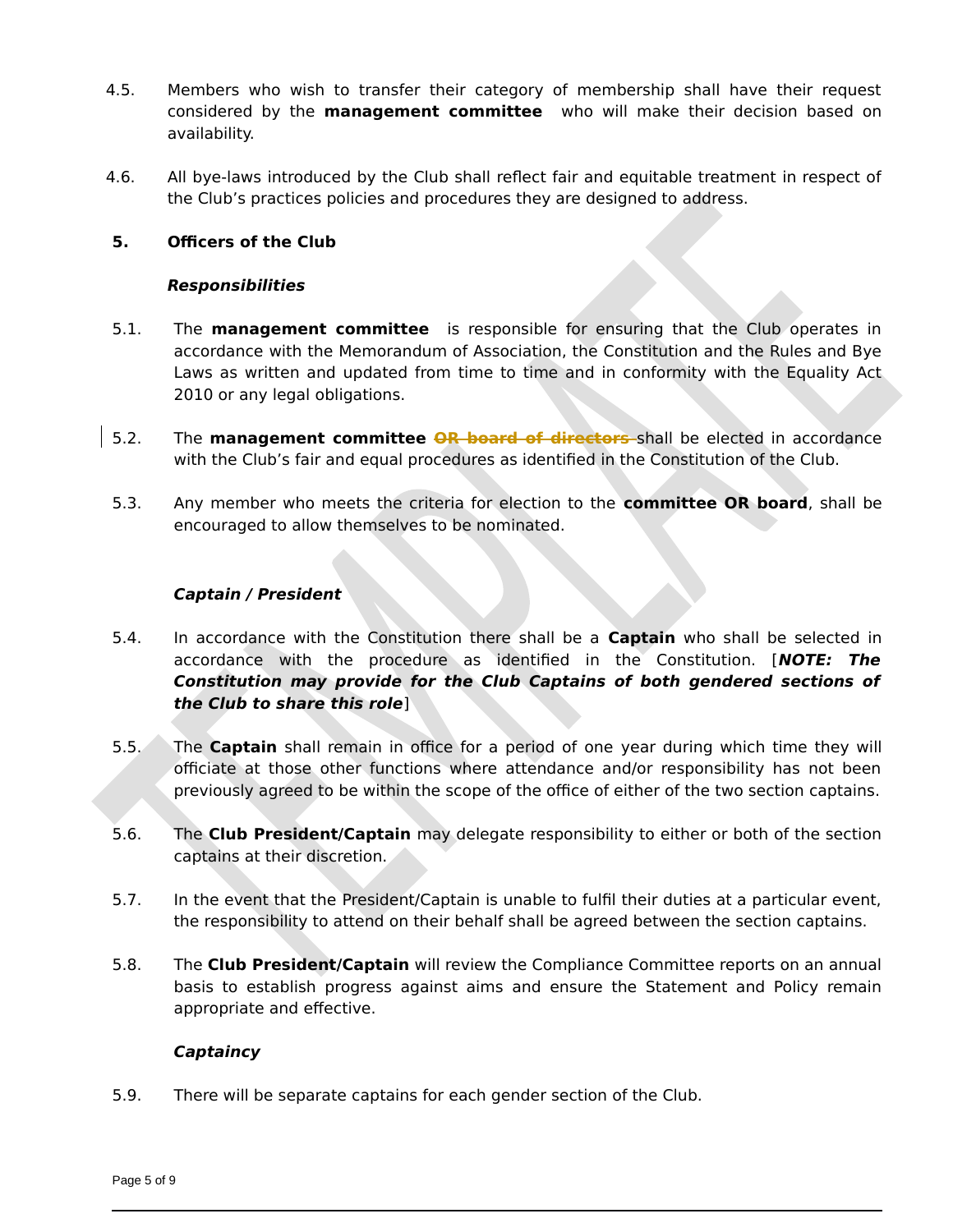- 5.10. Proposals and nominations for each captaincy will be in accordance with the procedures as identified in the Constitution.
- 5.11. Each captain shall comply with the responsibilities of captaincy as identified in the Constitution and shall represent their section of the Club at all events that fall within their jurisdiction under those directions.
- 5.12. In their year of office the two captains shall share responsibility and authority for all Club functions and will agree at the outset of their term of office those events which will be undertaken individually or jointly.

## **6. Course Access**

- 6.1. All members shall enjoy equal access to the golf course(s) at all times save only where this is superseded by the limitations of any restricted access membership.
- 6.2. Conditions of Entry to Club competitions shall be as specifically identified in "The Terms and Conditions of Entry".
- 6.3. The playing of designated trophy competitions shall take precedence within the competition calendar of the Club. On such occasions and for the duration of the allotted tee reservation, the course will only be available to participants in the competition.
- 6.4. Where it can be identified that the preponderance of competitions denies equal access at weekends or at regular or particular times, the Club will ensure that suitable alternative opportunities are made available. For example, alternative opportunities for weekend play for females are included in the playing calendar, the details of which will be easily accessible by all members and will be included within the Membership Handbook and /or the Rules and Byelaws of the Club.
- 6.5. Handicap Qualifying Competitions shall be open to all members and shall be played concurrently subject only to gender variations as determined by the Council of National Golf Unions (CONGU) Unified Handicapping Scheme. Tee time availability will be in accordance with the current tee time booking procedure.
- 6.6. When general play conditions prevail, access to the course shall be in accordance with the tee time booking procedure and shall allow for equal access to all categories of members.
- 6.7. Individual members will not be allowed to make tee time reservations on behalf of more than eight players (for fourball play) or three tee time slots (for play in threes).

## **7. Exemptions**

7.1. The Club reserves the right to limit competitions to specific age, gender or disability groups where this is necessary to ensure equitable, safe and equal competition. The Club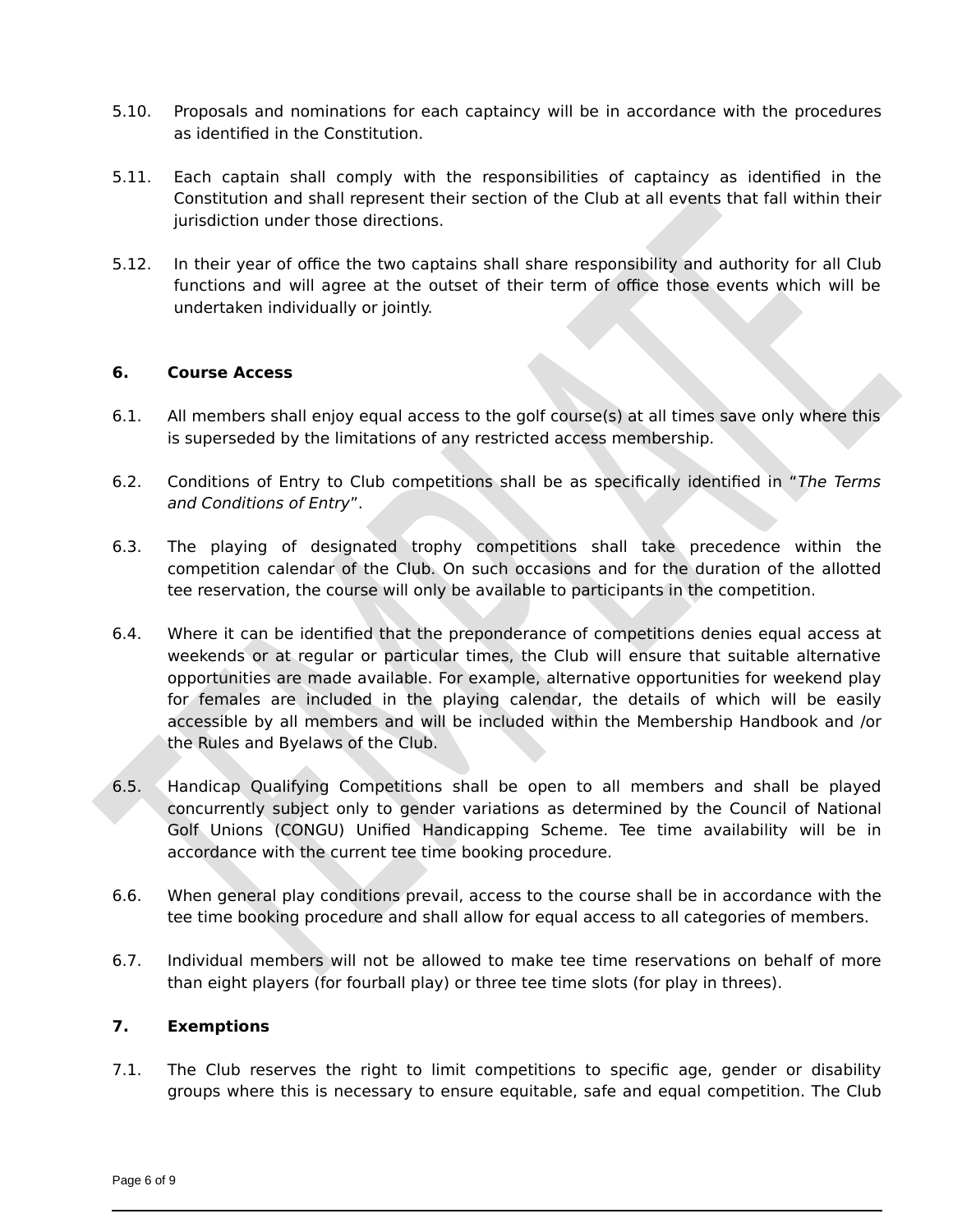will take positive action in providing opportunities to increase the inclusion of people from under-represented groups.

# **8. Rules and Bye Laws**

The terms and conditions of membership and playing rights do not affect the R&A Rules of Golf relating to Etiquette nor the general Rules and Bye Laws of the Club.

## **9. Compliance Committee**

- 9.1. Representatives from the **management committee** will be selected to form a Compliance Committee to ensure that the requirements of the Equality Act, related legal obligations and the terms of this Equality Statement and Policy are being adhered to and to monitor and evaluate the interpretation of these documents.
- 9.2. The **President/Captain** will review the Compliance Committee reports on an **[**annual**]** basis, to establish progress against aims and ensure this Equality Statement and Policy remain appropriate and effective.
- 9.3. The Compliance Committee shall report directly to the **management committee** whom shall have overall responsibility for ensuring adherence to the Equality Act, related legal obligations and the terms of this Equality Statement and Policy.
- 9.4. Selection to the Compliance Committee shall be in accordance with the Constitution.
- 9.5. The Compliance Committee will review process and operation to consider the level of compliance in relation to the legislation.
- 9.6. The Compliance Committee should identify areas and processes for change where necessary and make reasonable adjustments to this Equality Statement and Policy as required.
- 9.7. The Compliance Committee should record their reasonable conclusions and track progress to completion of any changes that they recommend.

#### **10. Complaints**

- 10.1. The **President/Captain** has overall responsibility to the **management committee** for ensuring that the requirements of this document are implemented. The [**Secretary OR Manager**] has day to day responsibility for ensuring the terms of this Equality Statement and Policy are followed.
- 10.2. Any complaint or grievance will be dealt with via the appropriate policy and procedures, for example, the Club's Disciplinary or Grievance policy.
- 10.3. Allegations of discriminatory or inequitable behaviour emanating from the actions of an employee of the Club will be investigated in accordance with the appropriate policy and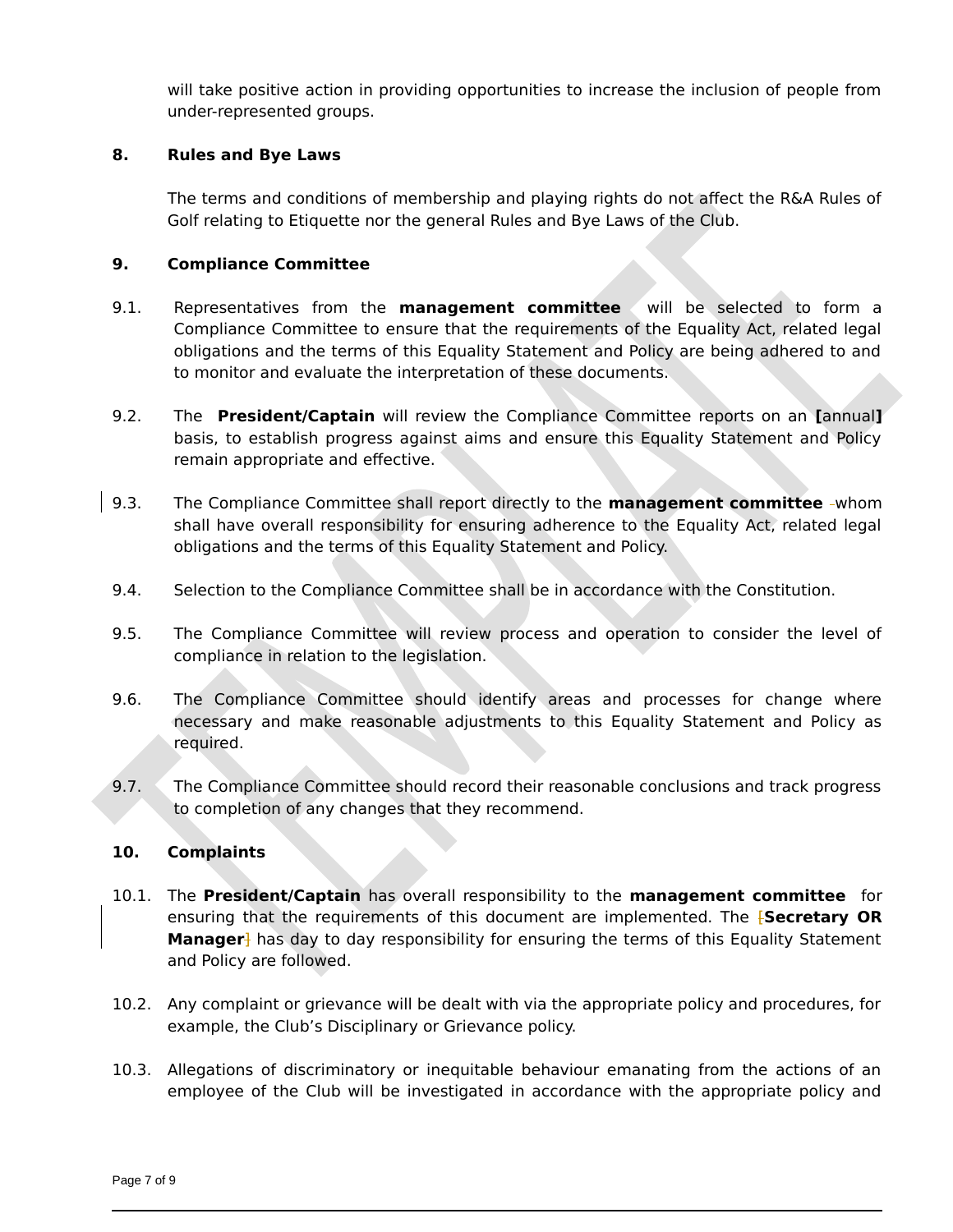procedures, for example, the Club's Disciplinary or Grievance or Anti-Harassment and Bullying Policy.

- 10.4. Allegations of discriminatory or inequitable behaviour emanating from the actions of the Club Professional or any of the Club Professional's staff who are members of the Professional Golfers Association (PGA) will be investigated in accordance with the terms of the agreed contract between the Club and the Club Professional's staff, or if none, the Complaints Procedure applying to a Breach of the Club's Equality Policy. All incidents and allegations shall be notified to Wales Golf and the PGA for their records.
- 10.5. Allegations of discriminatory or inequitable behaviour emanating from the actions of a member towards a fellow member, associate member, visitor, guest, volunteer, staff member or potential staff member, officer, consultant, agent or service provider will be investigated within the Complaints Procedure applying to a Breach of the Club Equality Policy. If an incident involving a member of the Club is alleged to have occurred involving or potentially involving the conduct of a member at another golf club and reported to the Club in accordance with that club's policies, the member shall be subject to a Disciplinary Hearing at the Club.
- 10.6. Allegations of discriminatory or inequitable behaviour emanating from the actions of a visitor to the Club who is a member of a golf club affiliated to the English, Scottish or Welsh Golf Unions towards a fellow member, associate member, visitor, guest, volunteer, staff member or potential staff member, officer, consultant, agent or service provider will be initially investigated by the **[Secretary OR Manager]** of the Club. If the evidence leads the [**Secretary OR Manager**] to conclude that a breach of the Club Equality Policy has likely occurred, the evidence should be passed to the home club of the alleged offender to be further investigated and dealt with in accordance with their Disciplinary Procedures. If the home club declines to investigate the allegation, the Club may refer the incident to the relevant Home Golf Union for action under their Disciplinary Policy and Procedures. If such a situation occurs and the allegation is proven, the Club, in addition to any sanction imposed at that hearing, will exercise their own prerogative in respect of initiating an appropriate action and which will be limited to the authority of the Club, against the alleged offender on behalf of the club.
- 10.7. Allegations of discriminatory and inequitable behaviour emanating from the actions of a visitor to the Club who is not a member of a golf club affiliated to any of the Home Unions towards a member, fellow member, associate member, visitor, guest, volunteer, staff member or potential staff member, officer, consultant, agent or service provider will be initially investigated by the [**Secretary OR Manager**] of the Club. If the evidence leads the [**Secretary/Manager**] to conclude that a breach of the Club Equality Policy has likely occurred, the evidence should be passed to the appropriate authorities for action under the Equality Laws and to the relevant Home Union for action under their Disciplinary Policy and Procedures. If such a situation occurs and the allegation is proven, the Club, in addition to any sanction imposed at that hearing, will exercise their own prerogative in respect of initiating an action against the alleged offender banning them from the Club for a period of time to be agreed. In the event that an allegation is proven the Club (cognisant